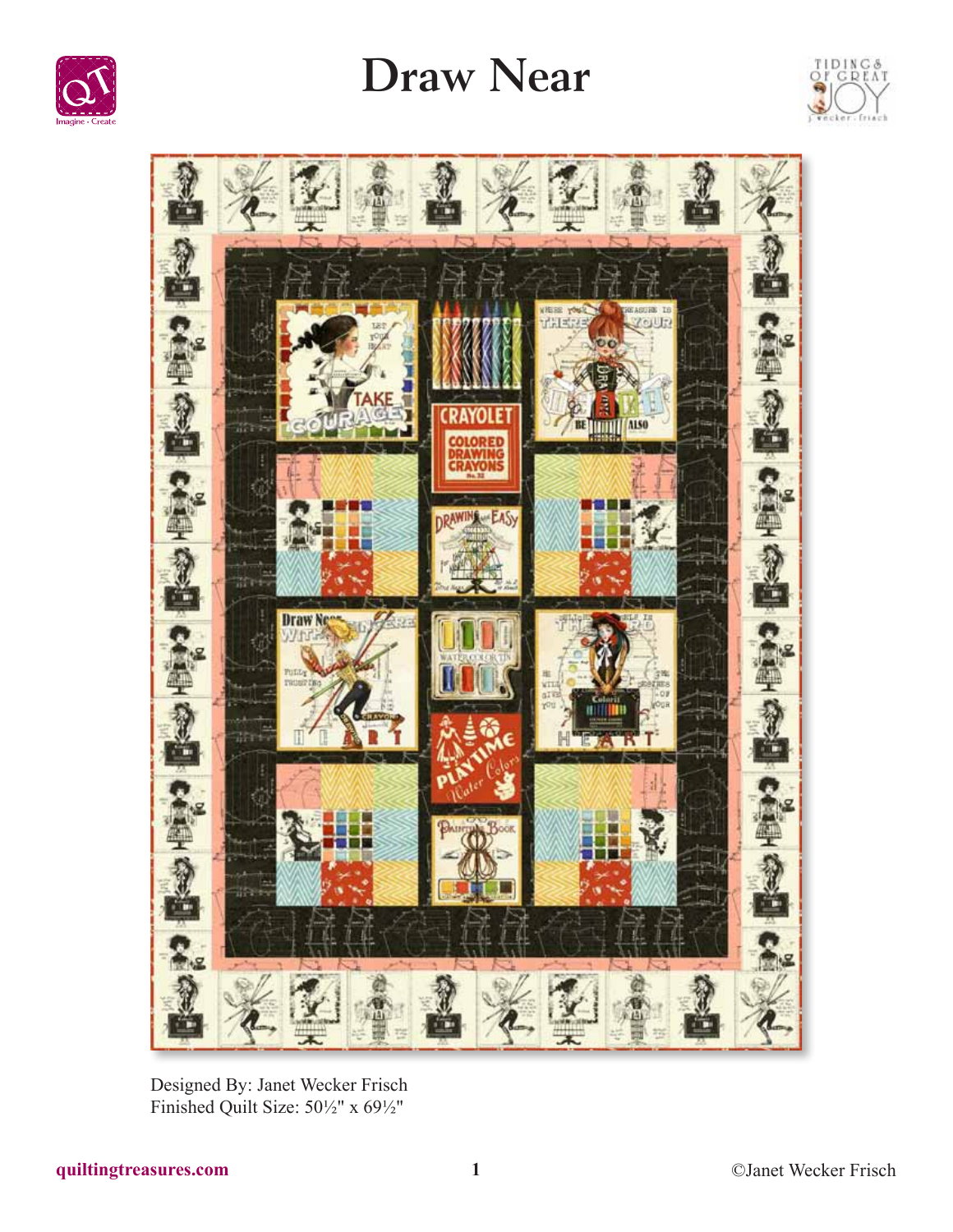

## **Draw Near**





| <b>FABRIC REQUIREMENTS</b> |                     |
|----------------------------|---------------------|
|                            |                     |
| Design:                    | Yards               |
| 23369 J                    | 1 PANEL             |
| 23372 E                    | $1\frac{3}{4}$      |
| 23373 C                    | $\frac{3}{8}$       |
| 23373 J                    | 1                   |
| 23374 X                    | $Fat$ $\frac{1}{2}$ |
| 23375 R                    | $\frac{3}{4}$       |
| 23376 B                    | $\frac{1}{4}$       |
| 23376 H                    | $Fat \frac{1}{2}$   |
| 23376 S                    | $\frac{1}{4}$       |
| Backing of choice          | $3\frac{1}{2}$      |

## **Cutting Directions:**

*Note: All strips are cut across the width of the fabric (perpendicular to the selvages) unless noted otherwise.*

## **A. 23369 J: Panel**

- Large blocks: Cut 11<sup>1</sup>/<sub>2</sub>" squares centering motif within each square.
- Small blocks: Cut 7<sup>1</sup>/<sub>2</sub>" squares centering motif within each square.

#### **B. 23372 E: Black/Ecru Handmaids**

- Side borders: From the length of the fabric (parallel to selvages), cut (2) 5" x 57½". Note: cut along outer edge of vertical "tape measures" that frame the blocks. This should be 5" giving a finished border width of 4½".
- Top and bottom borders: From the remaining width of the fabric, cut (4) rows along the outer edge of horizontal "tape measure" frames. Sew two rows together aligning blocks as best as possible. Repeat. Cut a 50½" length from each set.
- Cut (4)  $4''w \times 4\frac{1}{2}$ "h rectangles. centering motifs as desired.

## **C. 23373 C: Coral Toile**

- Cut (5)  $1\frac{1}{2}$ " strips. Sew together end to end; press. Cut (2)  $1\frac{1}{2}$ " x  $41\frac{1}{2}$ " and (2)  $1\frac{1}{2}$ " x  $55\frac{1}{2}$ ".
- Cut (4) 4" squares.

## **D. 23373 J: Black Toile**

- Cut (5)  $4\frac{1}{2}$ " strips. Use two strips to cut (2)  $4\frac{1}{2}$ " x  $39\frac{1}{2}$ ". Sew remaining strips together end to end; press. Cut (2) 4½" x 47½".
- Cut (6)  $1\frac{1}{2}$ " strips. Use two strips to cut (6)  $1\frac{1}{2}$ " x  $11\frac{1}{2}$ ". Use one strip to cut (5)  $1\frac{1}{2}$ " x  $7\frac{1}{2}$ ". Sew remaining strips together end to end; press. Cut  $(2)$   $1\frac{1}{2}$ " x  $47\frac{1}{2}$ ".

#### **E. 23374 X: Paint Box Print**

• Cut (4) 4½" squares centering motifs as desired.

#### **F. 23375 R: Red Motif Print**

- Cut (7)  $2\frac{1}{2}$ " strips for binding.
- Cut (4)  $4'' \times 4\frac{1}{2}$  rectangles.

## **G. 23376 B: Blue Chevron**

- Cut (4) 4" squares.
- Cut (4)  $4''$  x  $4\frac{1}{2}''$  rectangles.

## **H. 23376 H: Green Chevron**

• Cut (4) 4" squares.

## **I. 23376 S: Yellow Chevron**

- Cut (4) 4" squares.
- Cut (4)  $4'' \times 4\frac{1}{2}$ " rectangles.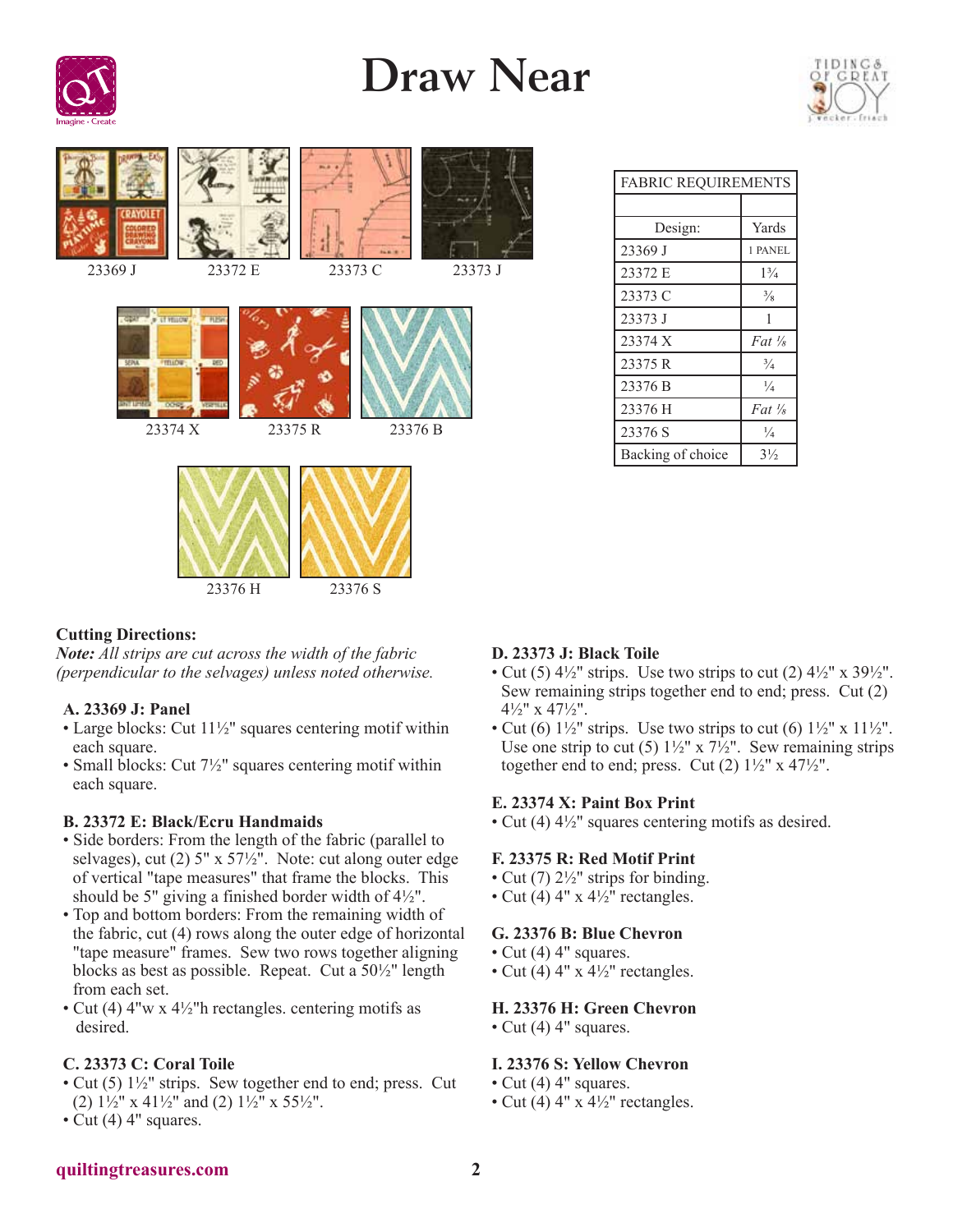



## **Construction:**

## **Patchwork blocks:**

**1.** Referring to block images within quilt design, lay out assorted squares to create a total of (4) patchwork blocks. Note that the corner squares in each block use the 4" squares, center square is  $4\frac{1}{2}$ " and remaining pieces are  $4" \times 4\frac{1}{2}$ ".



**2.** Referring to quilt image, sew two rows that each contain two (A) panel squares and two patchwork blocks. Sew (D) 1½" x 11½" black strip between the blocks. Press toward the black strips.



**3.** Create the center row of quilt, sewing the six (A) small panel squares alternately with (D)  $1\frac{1}{2}$ " x  $7\frac{1}{2}$ " black strips. Press toward the panel squares.



- **4.** Sew a (D) 1½" x 47½" strip to each side of the center row. Press toward the black strips.
- **5.** Sew a row from step 2 to each side of the center row. Press toward the black strips.



- **6.** Sew a (D) 4½" x 47½" black strip to both sides of the quilt. Press toward the black strips. Sew a (D)  $4\frac{1}{2}$ " x 39½" black strip to the top and bottom of the quilt. Press toward the black strips.
- **7.** Sew a (C) 1½" x 55½" coral strip to both sides of the quilt. Press toward the coral strips. Sew a  $(C)$  1½" x 41½" coral strip to the top and bottom of the quilt. Press toward the coral strips.
- **8.** Sew a (B) 5" x 57½" motif strip to both sides of the quilt. Press toward the motif strips. Sew a  $(B) 6\frac{1}{2}$ " x  $50\frac{1}{2}$ " motif strip to the top and bottom of the quilt. Press toward the motif strips.